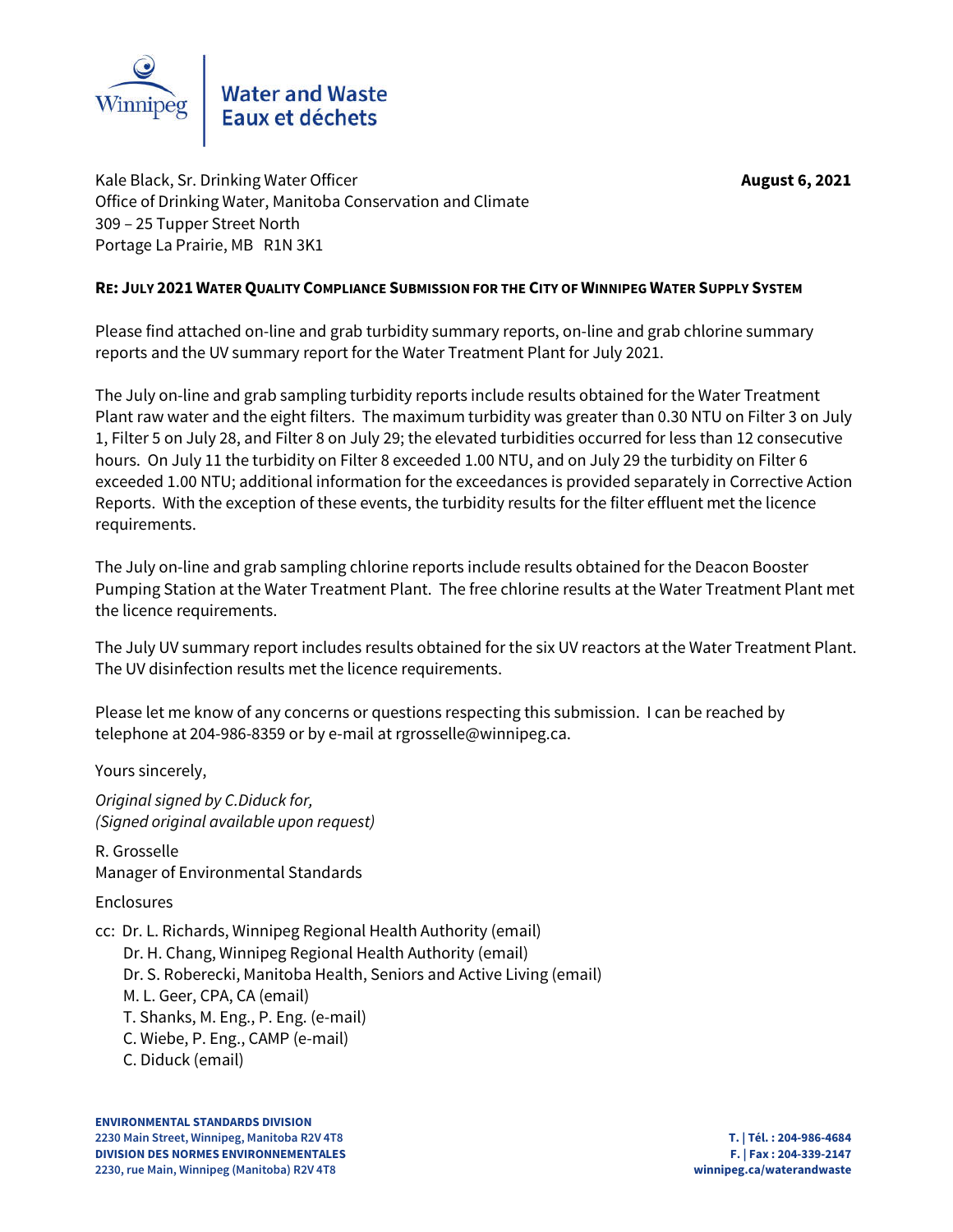

Compliance with

# **CITY OF WINNIPEG** WATER WATER WATER System Code: 252.00

## WATER AND WASTE DEPARTMENT **EXAMPLE 2021** Licence Number: **PWS-09-412-02**

WATER SERVICES

### WATER TREATMENT PLANT TURBIDITY ON-LINE MONITORING REPORT

|                                                                                                                                                                                                 | July 2021 Turbidity (NTU) |      |                                 |      |                                   |      |                                  |      |                                   |      |                                  |      |                                  |      |                                   |      |                                  |
|-------------------------------------------------------------------------------------------------------------------------------------------------------------------------------------------------|---------------------------|------|---------------------------------|------|-----------------------------------|------|----------------------------------|------|-----------------------------------|------|----------------------------------|------|----------------------------------|------|-----------------------------------|------|----------------------------------|
|                                                                                                                                                                                                 | Raw                       |      | Filter #1                       |      | Filter #2                         |      | Filter #3                        |      | Filter #4                         |      | Filter #5                        |      | Filter #6                        |      | Filter #7                         |      | Filter #8                        |
| Date                                                                                                                                                                                            | Avg                       | Avg  | Max                             | Avg  | Max                               | Avg  | Max                              | Avg  | Max                               | Avg  | Max                              | Avg  | Max                              | Avg  | Max                               | Avg  | Max                              |
| 1/07/2021                                                                                                                                                                                       | 1.21                      | O/L  | O/L                             | 0.09 | 0.29                              | 0.00 | 0.31                             | 0.01 | 0.03                              | 0.01 | 0.04                             | 0.01 | 0.11                             | 0.01 | 0.10                              | 0.01 | 0.05                             |
| 2/07/2021                                                                                                                                                                                       | 2.09                      | O/L  | O/L                             | 0.03 | 0.07                              | 0.01 | 0.03                             | 0.01 | 0.03                              | 0.00 | 0.05                             | 0.00 | 0.05                             | 0.01 | 0.05                              | 0.01 | 0.03                             |
| 3/07/2021                                                                                                                                                                                       | 1.32                      | O/L  | O/L                             | 0.02 | 0.06                              | 0.00 | 0.02                             | 0.00 | 0.02                              | 0.00 | 0.15                             | 0.00 | 0.02                             | 0.01 | 0.11                              | 0.01 | 0.13                             |
| 4/07/2021                                                                                                                                                                                       | 1.22                      | O/L  | O/L                             | 0.02 | 0.23                              | 0.00 | 0.02                             | 0.00 | 0.03                              | 0.00 | 0.05                             | 0.01 | 0.04                             | 0.01 | 0.12                              | 0.00 | 0.01                             |
| 5/07/2021                                                                                                                                                                                       | 1.21                      | O/L  | O/L                             | 0.02 | 0.06                              | 0.00 | 0.03                             | 0.01 | 0.03                              | 0.00 | 0.13                             | 0.01 | 0.04                             | 0.02 | 0.10                              | 0.02 | 0.07                             |
| 6/07/2021                                                                                                                                                                                       | 1.35                      | O/L  | O/L                             | 0.02 | 0.06                              | 0.01 | 0.02                             | 0.01 | 0.03                              | 0.00 | 0.05                             | 0.01 | 0.06                             | 0.02 | 0.07                              | 0.04 | 0.07                             |
| 7/07/2021                                                                                                                                                                                       | 1.27                      | O/L  | O/L                             | 0.03 | 0.09                              | 0.01 | 0.03                             | 0.01 | 0.03                              | 0.02 | 0.08                             | 0.02 | 0.09                             | 0.04 | 0.08                              | 0.04 | 0.09                             |
| 8/07/2021                                                                                                                                                                                       | 1.95                      | O/L  | O/L                             | 0.04 | 0.17                              | 0.01 | 0.04                             | 0.01 | 0.05                              | 0.06 | 0.11                             | 0.02 | 0.08                             | 0.07 | 0.14                              | 0.04 | 0.08                             |
| 9/07/2021                                                                                                                                                                                       | 3.06                      | O/L  | O/L                             | 0.06 | 0.11                              | 0.03 | 0.11                             | 0.03 | 0.07                              | 0.09 | 0.13                             | 0.03 | 0.10                             | 0.10 | 0.17                              | 0.05 | 0.09                             |
| 10/07/2021                                                                                                                                                                                      | 1.38                      | O/L  | O/L                             | 0.06 | 0.09                              | 0.03 | 0.08                             | 0.04 | 0.08                              | 0.08 | 0.13                             | 0.04 | 0.09                             | 0.09 | 0.21                              | 0.05 | 0.11                             |
| 11/07/2021                                                                                                                                                                                      | 1.61                      | O/L  | O/L                             | 0.06 | 0.11                              | 0.03 | 0.07                             | 0.03 | 0.06                              | 0.06 | 0.20                             | 0.04 | 0.10                             | 0.08 | 0.14                              | 0.05 | 2.23                             |
| 12/07/2021                                                                                                                                                                                      | 1.45                      | O/L  | O/L                             | 0.05 | 0.11                              | 0.03 | 0.17                             | 0.03 | 0.06                              | 0.07 | 0.21                             | 0.05 | 0.08                             | 0.08 | 0.17                              | 0.05 | 0.16                             |
| 13/07/2021                                                                                                                                                                                      | 1.23                      | 0.01 | 0.22                            | 0.05 | 0.10                              | 0.03 | 0.07                             | 0.04 | 0.07                              | 0.07 | 0.30                             | 0.06 | 0.10                             | 0.08 | 0.15                              | 0.05 | 0.10                             |
| 14/07/2021                                                                                                                                                                                      | 2.01                      | 0.01 | 0.05                            | 0.05 | 0.12                              | 0.03 | 0.07                             | 0.03 | 0.06                              | 0.07 | 0.13                             | 0.07 | 0.26                             | 0.07 | 0.10                              | 0.05 | 0.12                             |
| 15/07/2021                                                                                                                                                                                      | 1.54                      | 0.02 | 0.06                            | 0.06 | 0.12                              | 0.03 | 0.11                             | 0.04 | 0.07                              | 0.07 | 0.11                             | 0.07 | 0.12                             | 0.08 | 0.13                              | 0.05 | 0.11                             |
| 16/07/2021                                                                                                                                                                                      | 1.45                      | 0.02 | 0.05                            | 0.06 | 0.11                              | 0.04 | 0.09                             | 0.04 | 0.08                              | 0.08 | 0.12                             | 0.07 | 0.24                             | 0.08 | 0.15                              | 0.06 | 0.16                             |
| 17/07/2021                                                                                                                                                                                      | 1.68                      | 0.02 | 0.05                            | 0.06 | 0.10                              | 0.03 | 0.09                             | 0.04 | 0.08                              | 0.07 | 0.12                             | 0.07 | 0.12                             | 0.08 | 0.14                              | 0.06 | 0.13                             |
| 18/07/2021                                                                                                                                                                                      | 2.30                      | 0.02 | 0.04                            | 0.06 | 0.11                              | 0.03 | 0.05                             | 0.04 | 0.07                              | 0.07 | 0.12                             | 0.07 | 0.12                             | 0.08 | 0.14                              | 0.06 | 0.11                             |
| 19/07/2021                                                                                                                                                                                      | 1.70                      | 0.02 | 0.06                            | 0.06 | 0.14                              | 0.03 | 0.10                             | 0.05 | 0.08                              | 0.08 | 0.10                             | 0.08 | 0.13                             | 0.08 | 0.18                              | 0.06 | 0.10                             |
| 20/07/2021                                                                                                                                                                                      | 2.18                      | 0.02 | 0.04                            | 0.06 | 0.14                              | 0.03 | 0.09                             | 0.05 | 0.10                              | 0.08 | 0.13                             | 0.08 | 0.15                             | 0.09 | 0.17                              | 0.07 | 0.12                             |
| 21/07/2021                                                                                                                                                                                      | 1.81                      | 0.02 | 0.07                            | 0.06 | 0.12                              | 0.03 | 0.06                             | 0.06 | 0.10                              | 0.08 | 0.12                             | 0.11 | 0.12                             | 0.09 | 0.12                              | 0.07 | 0.14                             |
| 22/07/2021                                                                                                                                                                                      | 1.74                      | 0.02 | 0.10                            | 0.05 | 0.15                              | 0.03 | 0.05                             | 0.06 | 0.10                              | 0.08 | 0.13                             | 0.10 | 0.16                             | 0.10 | 0.16                              | 0.09 | 0.13                             |
| 23/07/2021                                                                                                                                                                                      | 1.71                      | 0.02 | 0.06                            | 0.05 | 0.20                              | 0.03 | 0.05                             | 0.07 | 0.09                              | 0.10 | 0.22                             | 0.11 | 0.18                             | 0.10 | 0.15                              | 0.07 | 0.14                             |
| 24/07/2021                                                                                                                                                                                      | 2.39                      | 0.02 | 0.08                            | 0.08 | 0.12                              | 0.03 | 0.09                             | 0.07 | 0.11                              | 0.10 | 0.13                             | 0.13 | 0.17                             | 0.11 | 0.18                              | 0.08 | 0.27                             |
| 25/07/2021                                                                                                                                                                                      | 2.49                      | 0.03 | 0.05                            | 0.09 | 0.13                              | 0.05 | 0.10                             | 0.09 | 0.13                              | 0.12 | 0.17                             | 0.15 | 0.21                             | 0.14 | 0.16                              | 0.10 | 0.19                             |
| 26/07/2021                                                                                                                                                                                      | 2.21                      | 0.04 | 0.11                            | 0.07 | 0.15                              | 0.05 | 0.11                             | 0.08 | 0.12                              | 0.08 | 0.15                             | 0.08 | 0.24                             | 0.08 | 0.21                              | 0.09 | 0.21                             |
| 27/07/2021                                                                                                                                                                                      | 2.41                      | 0.04 | 0.09                            | 0.04 | 0.09                              | 0.06 | 0.14                             | 0.06 | 0.11                              | 0.04 | 0.08                             | 0.03 | 0.09                             | 0.05 | 0.13                              | 0.05 | 0.25                             |
| 28/07/2021                                                                                                                                                                                      | 2.37                      | 0.03 | 0.07                            | 0.05 | 0.10                              | 0.05 | 0.14                             | 0.07 | 0.11                              | 0.04 | 0.55                             | 0.03 | 0.30                             | 0.05 | 0.10                              | 0.05 | 0.20                             |
| 29/07/2021                                                                                                                                                                                      | 2.38                      | 0.04 | 0.14                            | 0.05 | 0.11                              | 0.05 | 0.11                             | 0.06 | 0.09                              | 0.04 | 0.10                             | 0.03 | 1.38                             | 0.05 | 0.10                              | 0.05 | 0.31                             |
| 30/07/2021                                                                                                                                                                                      | 3.12                      | 0.03 | 0.07                            | 0.04 | 0.07                              | 0.05 | 0.10                             | 0.06 | 0.09                              | 0.03 | 0.07                             | 0.02 | 0.08                             | 0.04 | 0.09                              | 0.05 | 0.13                             |
| 31/07/2021                                                                                                                                                                                      | 2.30                      | 0.04 | 0.07                            | 0.05 | 0.09                              | 0.05 | 0.10                             | 0.07 | 0.09                              | 0.04 | 0.10                             | 0.03 | 0.08                             | 0.05 | 0.12                              | 0.05 | 0.15                             |
| Total Number of Measurements Taken, A:<br>Turbidity Standard for Monitoring Location (NTU):<br>Number of Measurements Meeting Standard, B:<br>mpliance with Turbidity Standard, C = B/A X 100%: |                           |      | 8308<br>0.3<br>8308<br>100.000% |      | 16053<br>0.3<br>16053<br>100.000% |      | 14045<br>0.3<br>14044<br>99.993% |      | 16124<br>0.3<br>16124<br>100.000% |      | 14898<br>0.3<br>14897<br>99.993% |      | 16105<br>0.3<br>16104<br>99.994% |      | 16089<br>0.3<br>16089<br>100.000% |      | 16778<br>0.3<br>16777<br>99.994% |
|                                                                                                                                                                                                 |                           |      |                                 |      |                                   |      |                                  |      |                                   |      |                                  |      |                                  |      |                                   |      |                                  |

O/L - Offline

**Submitted By (Print): M.Szmon** 

File Path: N:\Water Treatment Branch\Administration\Reports\Regulatory Submissions\Turbidity\2021\07-July

Signature: Original signed by M.Szmon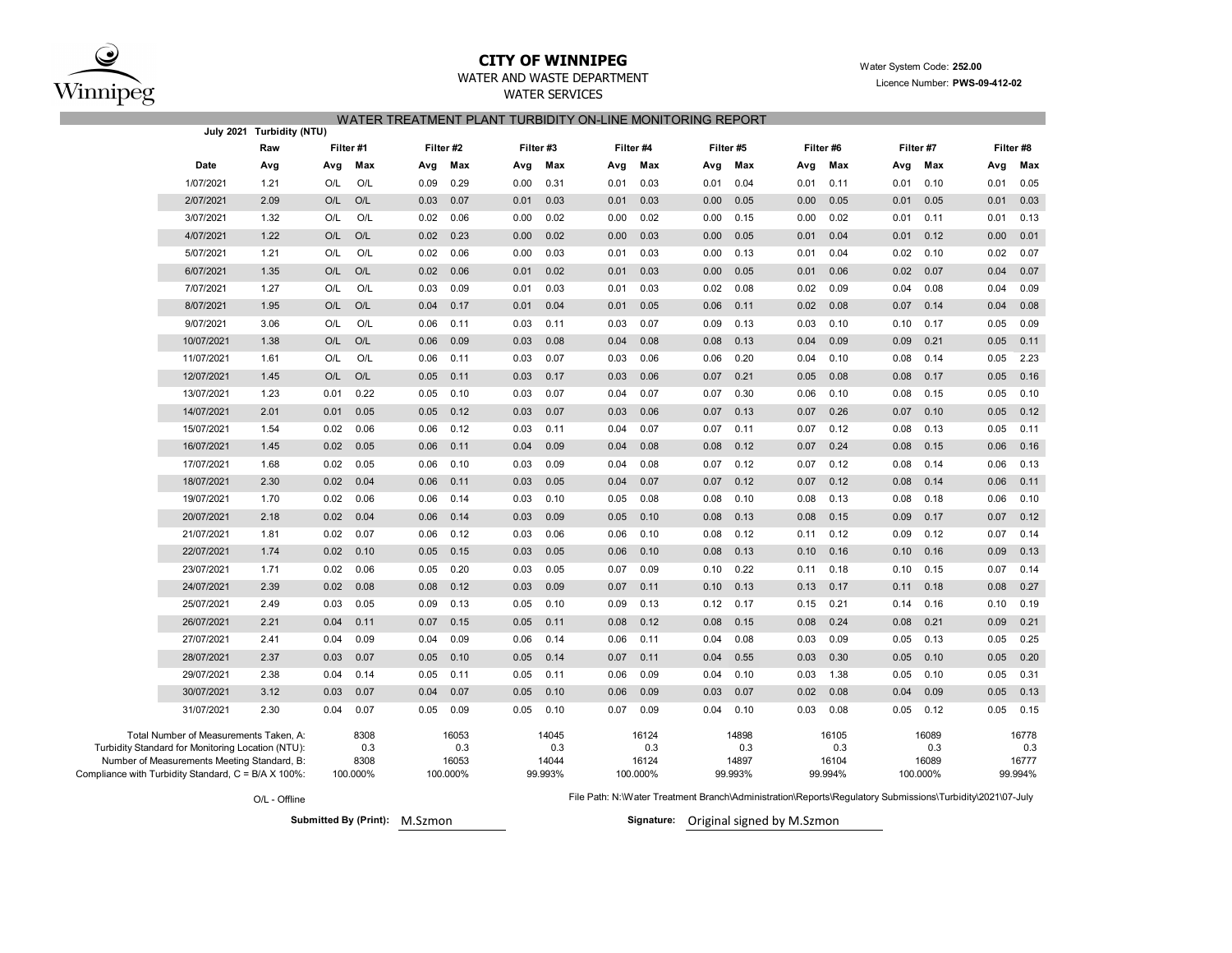

#### CITY OF WINNIPEG WATER AND WASTE DEPARTMENT ENVIRONMENTAL STANDARDS DIVISION

### **WATER TREATMENT PLANT TURBIDITY GRAB MONITORING REPORT**

| Water System Code: 252.00                                | <b>Turbidity (NTU)</b> |                  |           |           |           |                     |           |                 |           |           |           |           |           |           |           |                 |           |                 |
|----------------------------------------------------------|------------------------|------------------|-----------|-----------|-----------|---------------------|-----------|-----------------|-----------|-----------|-----------|-----------|-----------|-----------|-----------|-----------------|-----------|-----------------|
| Licence No. PWS-09-412-02                                |                        |                  |           |           |           |                     |           |                 |           |           |           |           |           |           |           |                 |           |                 |
|                                                          |                        | <b>Raw Water</b> |           | Filter 1  |           | Filter <sub>2</sub> |           | <b>Filter 3</b> |           | Filter 4  |           | Filter 5  |           | Filter 6  |           | <b>Filter 7</b> |           | <b>Filter 8</b> |
| <b>Date</b>                                              | Grab                   | Analyser         | Grab      | Analyser  | Grab      | Analyser            | Grab      | Analyser        | Grab      | Analyser  | Grab      | Analyser  | Grab      | Analyser  | Grab      | Analyser        | Grab      | Analyser        |
| 01-Jul-2021                                              | <b>NS</b>              | <b>NS</b>        | OL        | OL        | <b>NS</b> | <b>NS</b>           | <b>NS</b> | <b>NS</b>       | <b>NS</b> | <b>NS</b> | <b>NS</b> | <b>NS</b> | <b>NS</b> | <b>NS</b> | <b>NS</b> | <b>NS</b>       | <b>NS</b> | <b>NS</b>       |
| 02-Jul-2021                                              | 0.85                   | 1.03             | <b>OL</b> | OL        | 0.07      | 0.03                | 0.08      | 0.02            | 0.06      | < 0.02    | 0.08      | 0.02      | 0.08      | < 0.02    | 0.07      | < 0.02          | 0.09      | < 0.02          |
| 03-Jul-2021                                              | <b>NS</b>              | <b>NS</b>        | <b>OL</b> | OL        | <b>NS</b> | <b>NS</b>           | <b>NS</b> | <b>NS</b>       | <b>NS</b> | <b>NS</b> | <b>NS</b> | NS.       | <b>NS</b> | <b>NS</b> | <b>NS</b> | <b>NS</b>       | <b>NS</b> | <b>NS</b>       |
| 04-Jul-2021                                              | <b>NS</b>              | <b>NS</b>        | <b>OL</b> | <b>OL</b> | <b>NS</b> | <b>NS</b>           | <b>NS</b> | <b>NS</b>       | <b>NS</b> | <b>NS</b> | <b>NS</b> | <b>NS</b> | <b>NS</b> | <b>NS</b> | <b>NS</b> | <b>NS</b>       | <b>NS</b> | <b>NS</b>       |
| 05-Jul-2021                                              | 1.13                   | 1.25             | OL        | <b>OL</b> | 0.06      | 0.02                | 0.07      | < 0.02          | 0.06      | < 0.02    | 0.07      | < 0.02    | 0.08      | 0.02      | 0.07      | < 0.02          | 0.09      | IM              |
| 06-Jul-2021                                              | 0.92                   | 1.07             | <b>OL</b> | <b>OL</b> | 0.08      | 0.03                | 0.09      | < 0.02          | 0.07      | 0.02      | 0.08      | < 0.02    | 0.08      | 0.02      | 0.09      | < 0.02          | 0.09      | 0.04            |
| 07-Jul-2021                                              | 1.04                   | 1.12             | OL        | OL        | 0.08      | 0.04                | 0.07      | 0.02            | 0.08      | 0.02      | 0.07      | 0.04      | 0.07      | < 0.02    | 0.07      | 0.03            | 0.07      | 0.04            |
| 08-Jul-2021                                              | 0.89                   | 1.58             | OL        | <b>OL</b> | 0.08      | 0.03                | 0.08      | 0.02            | 0.09      | 0.02      | 0.08      | 0.04      | 0.09      | 0.02      | 0.09      | 0.04            | 0.10      | 0.05            |
| 09-Jul-2021                                              | 1.05                   | 5.57             | OL        | OL        | 0.09      | 0.07                | 0.10      | 0.02            | 0.13      | 0.07      | 0.09      | 0.10      | 0.08      | 0.03      | 0.08      | 0.10            | 0.12      | 0.07            |
| 10-Jul-2021                                              | <b>NS</b>              | <b>NS</b>        | OL        | OL        | <b>NS</b> | <b>NS</b>           | <b>NS</b> | <b>NS</b>       | <b>NS</b> | <b>NS</b> | <b>NS</b> | <b>NS</b> | <b>NS</b> | <b>NS</b> | <b>NS</b> | <b>NS</b>       | <b>NS</b> | <b>NS</b>       |
| 11-Jul-2021                                              | <b>NS</b>              | <b>NS</b>        | OL        | OL        | <b>NS</b> | <b>NS</b>           | <b>NS</b> | <b>NS</b>       | <b>NS</b> | <b>NS</b> | <b>NS</b> | <b>NS</b> | <b>NS</b> | <b>NS</b> | <b>NS</b> | <b>NS</b>       | <b>NS</b> | <b>NS</b>       |
| 12-Jul-2021                                              | 1.07                   | 1.12             | <b>OL</b> | OL        | 0.09      | 0.06                | 0.11      | 0.06            | 0.07      | 0.04      | 0.08      | 0.09      | 0.09      | 0.06      | 0.08      | 0.08            | 0.10      | 0.05            |
| 13-Jul-2021                                              | 1.06                   | 1.17             | 0.10      | 0.07      | 0.10      | 0.07                | 0.09      | 0.04            | 0.07      | 0.04      | 0.08      | 0.09      | 0.09      | 0.07      | 0.07      | 0.07            | 0.07      | 0.04            |
| 14-Jul-2021                                              | 1.10                   | 1.39             | 0.07      | 0.02      | 0.09      | 0.07                | 0.09      | 0.04            | 0.07      | 0.04      | 0.10      | 0.12      | 0.08      | 0.07      | 0.07      | 0.07            | 0.06      | 0.04            |
| 15-Jul-2021                                              | 1.10                   | 1.32             | 0.07      | 0.02      | 0.12      | 0.08                | 0.09      | 0.03            | 0.08      | 0.04      | 0.09      | 0.10      | 0.10      | 0.09      | 0.10      | 0.08            | 0.08      | 0.05            |
| 16-Jul-2021                                              | 1.23                   | 1.37             | 0.10      | 0.04      | 0.12      | 0.08                | 0.09      | 0.04            | 0.10      | 0.05      | 0.09      | 0.10      | 0.15      | 0.12      | 0.12      | 0.10            | 0.11      | 0.07            |
| 17-Jul-2021                                              | <b>NS</b>              | <b>NS</b>        | 0.08      | 0.02      | <b>NS</b> | <b>NS</b>           | <b>NS</b> | <b>NS</b>       | <b>NS</b> | <b>NS</b> | <b>NS</b> | <b>NS</b> | <b>NS</b> | <b>NS</b> | <b>NS</b> | <b>NS</b>       | <b>NS</b> | <b>NS</b>       |
| 18-Jul-2021                                              | <b>NS</b>              | <b>NS</b>        | <b>NS</b> | <b>NS</b> | <b>NS</b> | <b>NS</b>           | <b>NS</b> | <b>NS</b>       | <b>NS</b> | <b>NS</b> | <b>NS</b> | <b>NS</b> | <b>NS</b> | <b>NS</b> | <b>NS</b> | <b>NS</b>       | <b>NS</b> | <b>NS</b>       |
| 19-Jul-2021                                              | 1.32                   | 1.59             | 0.08      | 0.02      | 0.11      | 0.06                | 0.11      | 0.05            | 0.11      | 0.05      | 0.08      | 0.08      | 0.10      | 0.09      | 0.10      | 0.09            | 0.10      | 0.07            |
| 20-Jul-2021                                              | 1.29                   | 1.77             | 0.09      | 0.02      | 0.11      | 0.07                | 0.13      | 0.06            | 0.10      | 0.06      | 0.09      | 0.09      | 0.10      | 0.11      | 0.09      | 0.08            | 0.13      | 0.10            |
| 21-Jul-2021                                              | 1.39                   | 1.75             | 0.11      | 0.03      | 0.11      | 0.08                | 0.09      | 0.03            | 0.08      | 0.06      | 0.11      | 0.11      | 0.10      | 0.11      | 0.10      | 0.09            | 0.10      | 0.08            |
| 22-Jul-2021                                              | 1.26                   | 1.87             | 0.10      | 0.04      | 0.10      | 0.07                | 0.10      | 0.03            | 0.10      | 0.07      | 0.11      | 0.11      | 0.15      | 0.15      | 0.12      | 0.11            | 0.11      | 0.09            |
| 23-Jul-2021                                              | 1.28                   | 1.94             | 0.08      | 0.02      | 0.09      | 0.07                | 0.11      | 0.04            | 0.09      | 0.07      | 0.09      | 0.11      | 0.10      | 0.13      | 0.10      | 0.10            | 0.12      | 0.09            |
| 24-Jul-2021                                              | <b>NS</b>              | <b>NS</b>        | <b>NS</b> | <b>NS</b> | <b>NS</b> | <b>NS</b>           | <b>NS</b> | <b>NS</b>       | <b>NS</b> | <b>NS</b> | <b>NS</b> | <b>NS</b> | <b>NS</b> | <b>NS</b> | <b>NS</b> | <b>NS</b>       | <b>NS</b> | <b>NS</b>       |
| 25-Jul-2021                                              | <b>NS</b>              | <b>NS</b>        | <b>NS</b> | <b>NS</b> | <b>NS</b> | <b>NS</b>           | <b>NS</b> | <b>NS</b>       | <b>NS</b> | <b>NS</b> | <b>NS</b> | <b>NS</b> | <b>NS</b> | <b>NS</b> | <b>NS</b> | <b>NS</b>       | <b>NS</b> | <b>NS</b>       |
| 26-Jul-2021                                              | 1.38                   | 2.05             | 0.12      | 0.05      | 0.12      | 0.06                | 0.11      | 0.06            | 0.11      | 0.11      | 0.11      | 0.15      | 0.16      | 0.22      | 0.13      | 0.15            | 0.12      | 0.12            |
| 27-Jul-2021                                              | 1.57                   | 2.18             | 0.11      | 0.04      | 0.10      | 0.04                | 0.11      | 0.06            | 0.10      | 0.07      | 0.10      | 0.05      | 0.14      | 0.06      | 0.15      | 0.08            | 0.12      | 0.07            |
| 28-Jul-2021                                              | 1.52                   | 1.94             | 0.12      | 0.04      | 0.11      | 0.05                | 0.11      | 0.08            | 0.11      | 0.07      | 0.10      | 0.04      | 0.11      | 0.03      | 0.14      | 0.06            | 0.17      | 0.10            |
| 29-Jul-2021                                              | 1.86                   | 2.30             | 0.10      | 0.04      | 0.10      | 0.06                | 0.13      | 0.08            | 0.10      | 0.07      | 0.10      | 0.05      | 0.11      | 0.03      | 0.10      | 0.04            | 0.12      | 0.07            |
| 30-Jul-2021                                              | 1.68                   | 2.22             | 0.11      | 0.05      | 0.11      | 0.06                | 0.12      | 0.07            | 0.10      | 0.08      | 0.11      | 0.07      | 0.08      | 0.03      | 0.08      | 0.04            | 0.08      | 0.04            |
| 31-Jul-2021                                              | <b>NS</b>              | <b>NS</b>        | <b>NS</b> | <b>NS</b> | <b>NS</b> | <b>NS</b>           | <b>NS</b> | <b>NS</b>       | <b>NS</b> | <b>NS</b> | <b>NS</b> | <b>NS</b> | <b>NS</b> | <b>NS</b> | <b>NS</b> | <b>NS</b>       | <b>NS</b> | <b>NS</b>       |
| Total number of measurements taken, A:                   |                        |                  | 15        |           | 21        |                     | 21        |                 | 21        |           | 21        |           | 21        |           | 21        |                 | 21        |                 |
| <b>Turbidity Standard for Monitoring Location (NTU):</b> |                        |                  | 0.30      |           | 0.30      |                     | 0.30      |                 | 0.30      |           | 0.30      |           | 0.30      |           | 0.30      |                 | 0.30      |                 |
| Number of measurements meeting standard, B:              |                        |                  | 15        |           | 21        |                     | 21        |                 | 21        |           | 21        |           | 21        |           | 21        |                 | 21        |                 |
| Compliance with Turbidity Standard, C= B/A X 100%:       |                        |                  | 100%      |           | 100%      |                     | 100%      |                 | 100%      |           | 100%      |           | 100%      |           | 100%      |                 | 100%      |                 |

NS: No Sample NA: Not Analyzed OL: Off-Line NR: No Result IM: Instrument Maintenance

#### **Comments: Compiled By:**

Filter 1 was taken offline for maintenance on April 14th at 4:24 pm and remained offline until July 13th at 6:16pm. Note: The raw water analyser is cleaned daily during warm water months because it is susceptible to frequent fouling

**Authorized By:**

**6-Aug-21**

**H.Demchenko**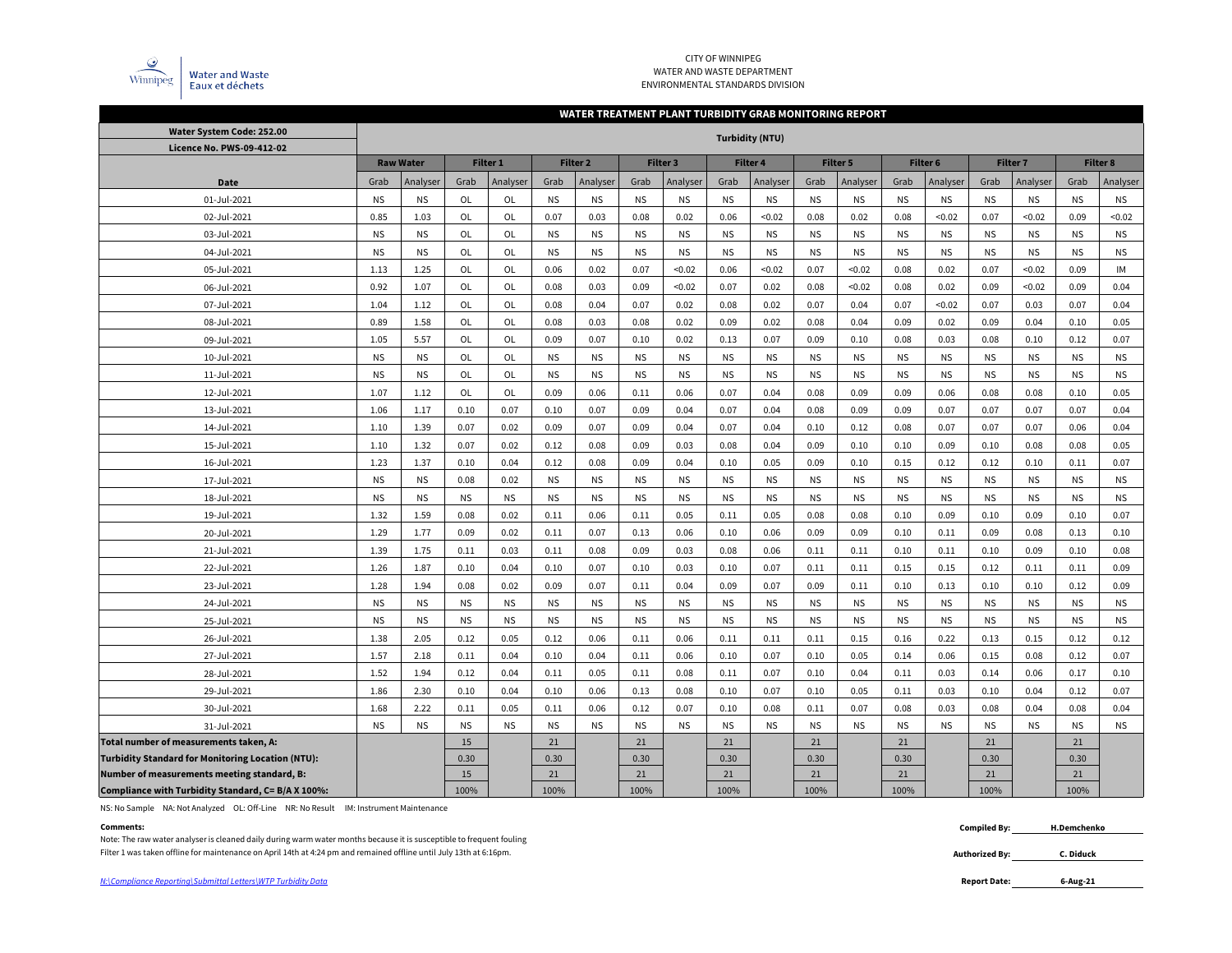

**City Of Winnipeg**

Water and Waste Department Water Services

WATER TREATMENT PLANT FREE CHLORINE ON-LINE MONITORING REPORT

Deacon Booster Pumping Station

| Water System Code:     |
|------------------------|
| Licence Number:        |
| <b>Report Created:</b> |

Water System Code: **252.00** Licence Number: **PWS-09-412-02**

01 August 2021 **Report Period: July 2021** 

|                                             |         | <b>BRANCH1</b><br>[mg/L] | <b>BRANCH 2</b> | [mg/L]  |
|---------------------------------------------|---------|--------------------------|-----------------|---------|
| Date                                        | Average | Minimum                  | Average         | Minimum |
| 01/07/2021                                  | 1.31    | 1.14                     | 1.29            | 1.04    |
| 02/07/2021                                  | 1.30    | 1.10                     | 1.31            | 1.09    |
| 03/07/2021                                  | 1.42    | 1.22                     | 1.50            | 1.31    |
| 04/07/2021                                  | 1.40    | 1.24                     | 1.41            | 1.19    |
| 05/07/2021                                  | 1.48    | 1.31                     | 1.44            | 1.23    |
| 06/07/2021                                  | 1.45    | 1.24                     | 1.40            | 1.24    |
| 07/07/2021                                  | 1.31    | 1.20                     | 1.35            | 1.24    |
| 08/07/2021                                  | 1.29    | 1.02                     | 1.31            | 1.10    |
| 09/07/2021                                  | 1.25    | 1.03                     | 1.25            | 1.08    |
| 10/07/2021                                  | 1.36    | 1.16                     | 1.35            | 1.18    |
| 11/07/2021                                  | 1.38    | 1.22                     | 1.30            | 1.14    |
| 12/07/2021                                  | 1.51    | 1.30                     | 1.41            | 1.23    |
| 13/07/2021                                  | 1.52    | 1.35                     | 1.49            | 1.30    |
| 14/07/2021                                  | 1.48    | 1.23                     | 1.49            | 1.21    |
| 15/07/2021                                  | 1.23    | 1.12                     | 1.34            | 1.19    |
| 16/07/2021                                  | 1.32    | 1.14                     | 1.39            | 1.23    |
| 17/07/2021                                  | 1.40    | 1.26                     | 1.47            | 1.34    |
| 18/07/2021                                  | 1.44    | 1.24                     | 1.51            | 1.34    |
| 19/07/2021                                  | 1.58    | 1.43                     | 1.61            | 1.40    |
| 20/07/2021                                  | 1.58    | 1.44                     | 1.57            | 1.41    |
| 21/07/2021                                  | 1.53    | 1.44                     | 1.53            | 1.41    |
| 22/07/2021                                  | 1.53    | 1.41                     | 1.52            | 1.39    |
| 23/07/2021                                  | 1.55    | 1.41                     | 1.50            | 1.34    |
| 24/07/2021                                  | 1.46    | 1.31                     | 1.43            | 1.28    |
| 25/07/2021                                  | 1.36    | 1.08                     | 1.40            | 1.12    |
| 26/07/2021                                  | 1.34    | 1.15                     | 1.37            | 1.24    |
| 27/07/2021                                  | 1.28    | 1.17                     | 1.32            | 1.22    |
| 28/07/2021                                  | 1.29    | 1.21                     | 1.32            | 1.21    |
| 29/07/2021                                  | 1.87    | 1.26                     | 1.89            | 1.28    |
| 30/07/2021                                  | 1.34    | 1.21                     | 1.37            | 1.24    |
| 31/07/2021                                  | 1.39    | 1.21                     | 1.38            | 1.22    |
|                                             |         |                          |                 |         |
| Total Number of Measurements, A:            |         | 21551                    |                 | 21551   |
| Minimum Free Chlorine Standard:             |         | 0.5                      |                 | 0.5     |
| Number of Measurements Meeting Standard, B: |         | 21551                    |                 | 21551   |
| COMPLIANCE, C = B/A X 100%:                 |         | 100.00                   |                 | 100.00  |

File Path: N:\Water Treatment Branch\Administration\Reports\Regulatory Submissions\Chlorine\2021\07-July

Submitted By (Print):

M.Szmon **Communist Communist Communist Communist Communist Communist Communist Communist Communist Communist Communist Communist Communist Communist Communist Communist Communist Communist Communist Communist Communist Com**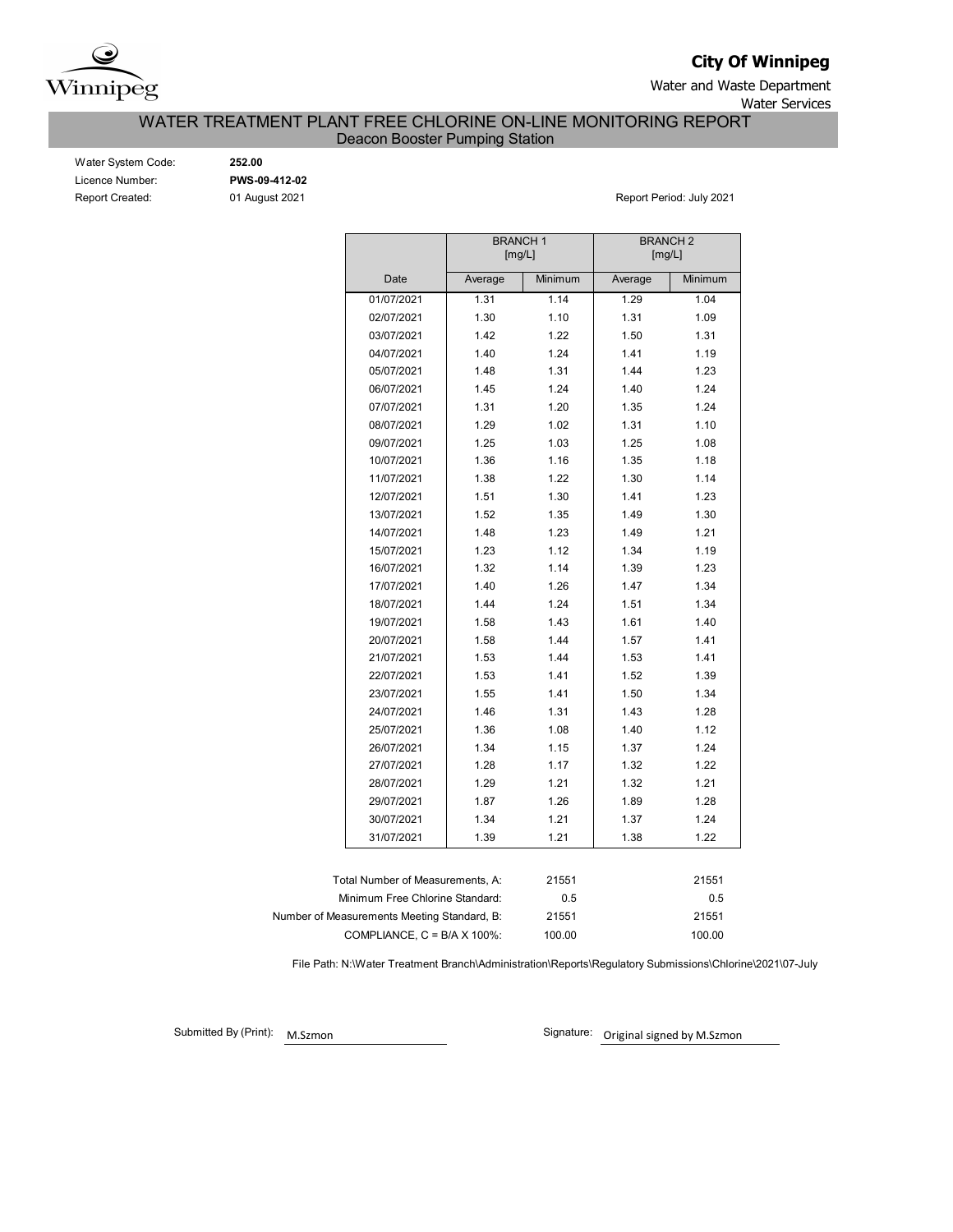| Winnipeg |
|----------|

**Water and Waste** Eaux et déchets

### CITY OF WINNIPEG WATER AND WASTE DEPARTMENT ENVIRONMENTAL STANDARDS DIVISION

# **WATER TREATMENT PLANT CHLORINE GRAB MONITORING REPORT**

| <b>Water System Code: 252.00</b><br><b>Licence No. PWS-09-412-02</b> |           | <b>Deacon Booster Pumping Station Branch 1</b> |                                 | <b>Deacon Booster Pumping Station Branch 2</b> |                             |                                 |  |  |  |
|----------------------------------------------------------------------|-----------|------------------------------------------------|---------------------------------|------------------------------------------------|-----------------------------|---------------------------------|--|--|--|
|                                                                      |           | <b>Free Chlorine (mg/L)</b>                    | <b>Total Chlorine</b><br>(mg/L) |                                                | <b>Free Chlorine (mg/L)</b> | <b>Total Chlorine</b><br>(mg/L) |  |  |  |
| <b>Date</b>                                                          | Analyser  | Grab                                           | Grab                            | Analyser                                       | Grab                        | Grab                            |  |  |  |
| 01-Jul-2021                                                          | <b>NS</b> | <b>NS</b>                                      | <b>NS</b>                       | <b>NS</b>                                      | <b>NS</b>                   | <b>NS</b>                       |  |  |  |
| 02-Jul-2021                                                          | 1.27      | 1.30                                           | 1.52                            | 1.26                                           | 1.36                        | 1.53                            |  |  |  |
| 03-Jul-2021                                                          | <b>NS</b> | <b>NS</b>                                      | <b>NS</b>                       | <b>NS</b>                                      | <b>NS</b>                   | <b>NS</b>                       |  |  |  |
| 04-Jul-2021                                                          | <b>NS</b> | <b>NS</b>                                      | <b>NS</b>                       | <b>NS</b>                                      | <b>NS</b>                   | <b>NS</b>                       |  |  |  |
| 05-Jul-2021                                                          | 1.52      | 1.56                                           | 1.77                            | 1.50                                           | 1.58                        | 1.80                            |  |  |  |
| 06-Jul-2021                                                          | 1.32      | 1.37                                           | 1.57                            | 1.31                                           | 1.39                        | 1.57                            |  |  |  |
| 07-Jul-2021                                                          | 1.32      | 1.38                                           | 1.59                            | 1.41                                           | 1.37                        | 1.60                            |  |  |  |
| 08-Jul-2021                                                          | 1.32      | 1.35                                           | 1.56                            | 1.28                                           | 1.35                        | 1.57                            |  |  |  |
| 09-Jul-2021                                                          | 1.21      | 1.33                                           | 1.53                            | 1.26                                           | 1.33                        | 1.53                            |  |  |  |
| 10-Jul-2021                                                          | <b>NS</b> | <b>NS</b>                                      | ΝS                              | <b>NS</b>                                      | ΝS                          | <b>NS</b>                       |  |  |  |
| 11-Jul-2021                                                          | <b>NS</b> | <b>NS</b>                                      | <b>NS</b>                       | <b>NS</b>                                      | <b>NS</b>                   | <b>NS</b>                       |  |  |  |
| 12-Jul-2021                                                          | 1.39      | 1.44                                           | 1.61                            | 1.35                                           | 1.36                        | 1.58                            |  |  |  |
| 13-Jul-2021                                                          | 1.47      | 1.39                                           | 1.63                            | 1.45                                           | 1.37                        | 1.57                            |  |  |  |
| 14-Jul-2021                                                          | 1.46      | 1.47                                           | 1.69                            | 1.46                                           | 1.42                        | 1.62                            |  |  |  |
| 15-Jul-2021                                                          | 1.19      | 1.25                                           | 1.41                            | 1.30                                           | 1.33                        | 1.55                            |  |  |  |
| 16-Jul-2021                                                          | 1.35      | 1.37                                           | 1.54                            | 1.37                                           | 1.43                        | 1.64                            |  |  |  |
| 17-Jul-2021                                                          | <b>NS</b> | <b>NS</b>                                      | ΝS                              | <b>NS</b>                                      | <b>NS</b>                   | <b>NS</b>                       |  |  |  |
| 18-Jul-2021                                                          | ΝS        | <b>NS</b>                                      | <b>NS</b>                       | <b>NS</b>                                      | <b>NS</b>                   | <b>NS</b>                       |  |  |  |
| 19-Jul-2021                                                          | 1.51      | 1.54                                           | 1.80                            | 1.68                                           | 1.64                        | 1.80                            |  |  |  |
| 20-Jul-2021                                                          | 1.59      | 1.55                                           | 1.84                            | 1.59                                           | 1.54                        | 1.76                            |  |  |  |
| 21-Jul-2021                                                          | 1.54      | 1.57                                           | 1.80                            | 1.53                                           | 1.56                        | 1.79                            |  |  |  |
| 22-Jul-2021                                                          | 1.43      | 1.48                                           | 1.75                            | 1.42                                           | 1.49                        | 1.72                            |  |  |  |
| 23-Jul-2021                                                          | 1.64      | 1.60                                           | 1.88                            | 1.61                                           | 1.57                        | 1.78                            |  |  |  |
| 24-Jul-2021                                                          | <b>NS</b> | ΝS                                             | ΝS                              | <b>NS</b>                                      | <b>NS</b>                   | ΝS                              |  |  |  |
| 25-Jul-2021                                                          | <b>NS</b> | <b>NS</b>                                      | <b>NS</b>                       | <b>NS</b>                                      | <b>NS</b>                   | <b>NS</b>                       |  |  |  |
| 26-Jul-2021                                                          | 1.36      | 1.53                                           | 1.74                            | 1.33                                           | 1.43                        | 1.61                            |  |  |  |
| 27-Jul-2021                                                          | 1.35      | 1.44                                           | 1.63                            | 1.33                                           | 1.37                        | 1.67                            |  |  |  |
| 28-Jul-2021                                                          | 1.38      | 1.42                                           | 1.65                            | 1.38                                           | 1.42                        | 1.61                            |  |  |  |
| 29-Jul-2021                                                          | 1.35      | 1.43                                           | 1.67                            | 1.35                                           | 1.43                        | 1.67                            |  |  |  |
| 30-Jul-2021                                                          | 1.41      | 1.46                                           | 1.64                            | 1.43                                           | 1.42                        | 1.62                            |  |  |  |
| 31-Jul-2021                                                          | <b>NS</b> | <b>NS</b>                                      | <b>NS</b>                       | <b>NS</b>                                      | <b>NS</b>                   | <b>NS</b>                       |  |  |  |
| Total number of measurements taken, A:                               |           | 21                                             |                                 |                                                | 21                          |                                 |  |  |  |
| <b>Chlorine Standard for Monitoring Location (mg/L):</b>             |           | 0.50                                           |                                 |                                                | 0.50                        |                                 |  |  |  |
| Number of measurements meeting standard, B:                          |           | 21                                             |                                 |                                                | 21                          |                                 |  |  |  |
| Compliance with Chlorine Standard, C= B/A X 100%:                    |           | 100%                                           |                                 |                                                | 100%                        |                                 |  |  |  |

NS: No Sample NA: Not Analyzed OL: Off-Line NR: No Result IM: Instrument Maintenance

| emchenko |
|----------|
|          |

**Authorized By:**

**C. Diduck**

*N:\Compliance Reporting\Submittal Letters\WTP Chlorine Data* **Report Date:**

**6-Aug-21**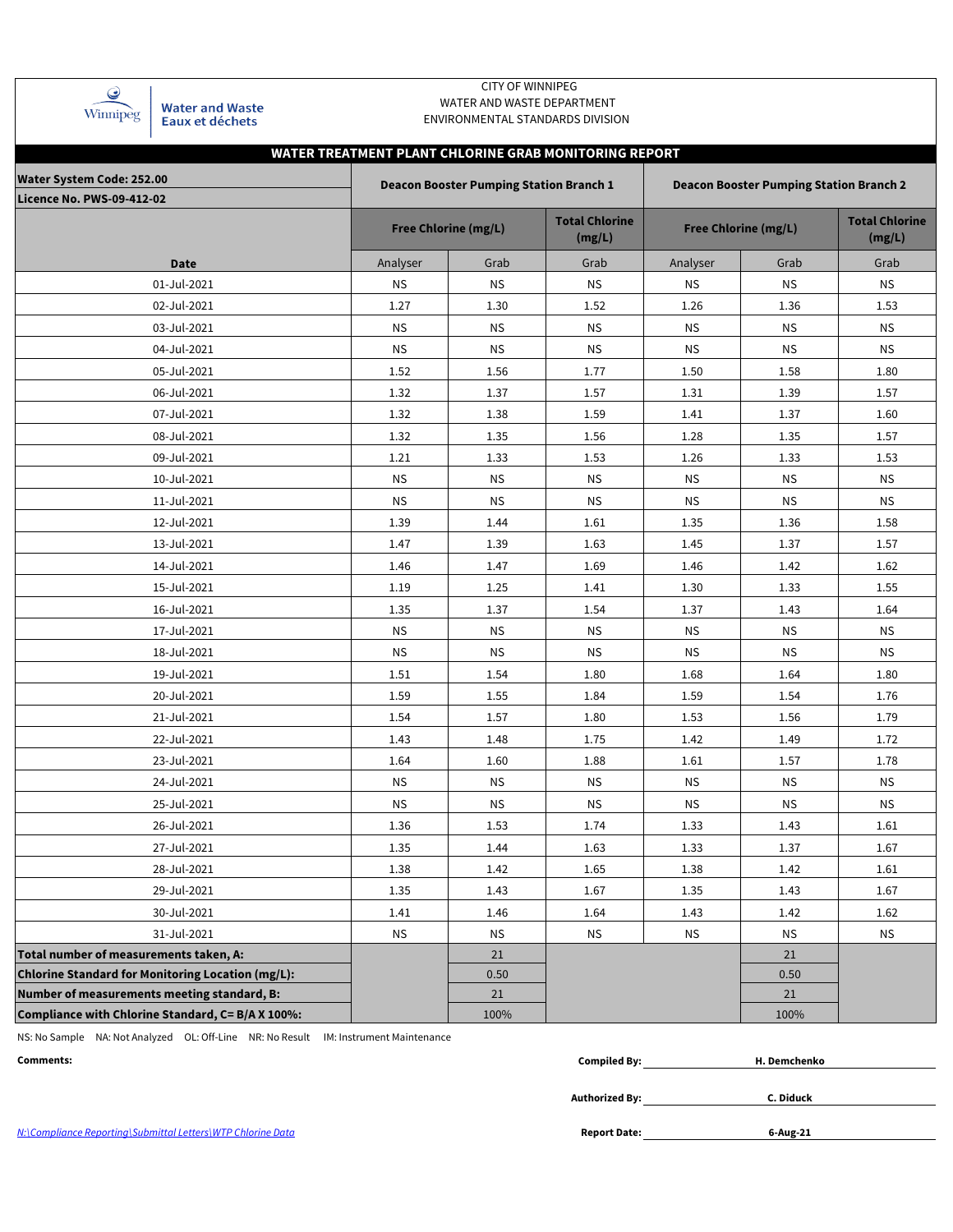

# **CITY OF WINNIPEG**

WATER AND WASTE DEPARTMENT Water System Code: **252.00** WATER SERVICES **EXAMPLE SERVICES Licence Number: PWS-09-412-02** 

WATER TREATMENT PLANT UV REPORT

Report Period: **July 2021** Report Created: **Sunday, August 01, 2021**

|           | <b>UVR-D100A</b> |                  |       |                |           | <b>UVR-D200A</b>  |       |       | <b>UVR-D300A</b> |                   |       |       | <b>UVR-D400A</b> |                   |       | <b>UVR-D500A</b> |                   |       |      | UVR-D600A |                   |       |       | Total             |           |       |        | % Volume          |       |
|-----------|------------------|------------------|-------|----------------|-----------|-------------------|-------|-------|------------------|-------------------|-------|-------|------------------|-------------------|-------|------------------|-------------------|-------|------|-----------|-------------------|-------|-------|-------------------|-----------|-------|--------|-------------------|-------|
| Date      |                  | Water Volume IML |       |                |           | Water Volume [ML] |       |       |                  | Water Volume [ML] |       |       |                  | Water Volume [ML] |       |                  | Water Volume [ML] |       |      |           | Water Volume [ML] |       |       | Water Volume [ML] |           |       |        | <b>Treated To</b> |       |
|           | Untreated        | Below            | To    | Total          | Untreated | Below             | To    | Total | Untreated        | Below             | To    | Total | <b>Jntreated</b> | Below             | To    | Total            | Untreated         | Below | To   | Total     | Untreated         | Below | To    | Total             | Untreated | Below | To     | Total             | Dose  |
| 01/07/202 | 0.00             | 0.22             | 64.76 | 64.99          | 0.00      | 0.00              | 0.00  | 0.00  | 0.00             | 0.10              | 46.09 | 46.18 | 0.00             | 0.15              | 71.22 | 71.3             | 0.00              | 0.00  | 0.00 | 0.00      | 0.00              | 0.95  | 79.03 | 79.98             | 0.00      | 1.42  | 261.10 | 262.52            | 99.46 |
| 02/07/202 | 0.00             | 0.80             | 70.71 | $71.5^{\circ}$ | 0.00      | 0.00              | 0.00  | 0.00  | 0.00             | 0.30              | 47.40 | 47.70 | 0.00             | 0.05              | 73.97 | 74.02            | 0.00              | 0.00  | 0.00 | 0.00      | 0.00              | 0.55  | 78.95 | 79.50             | 0.00      | 1.71  | 271.03 | 272.74            | 99.37 |
| 03/07/202 | 0.00             | 0.56             | 74.11 | 74.68          | 0.00      | 0.00              | 0.00  | 0.00  | 0.00             | 0.13              | 47.67 | 47.8  | 0.00             | 0.16              | 74.17 | 74.33            | 0.00              | 0.00  | 0.00 | 0.00      | 0.00              | 1.12  | 75.97 | 77.10             | 0.00      | 1.98  | 271.93 | 273.9             | 99.28 |
| 04/07/202 | 0.00             | 0.92             | 72.13 | 73.05          | 0.00      | 0.00              | 0.00  | 0.00  | 0.00             | 0.24              | 47.01 | 47.24 | 0.00             | 0.15              | 73.15 | 73.30            | 0.00              | 0.00  | 0.00 | 0.00      | 0.00              | 1.17  | 75.23 | 76.40             | 0.00      | 2.48  | 267.51 | 269.99            | 99.08 |
| 05/07/202 | 0.00             | 0.86             | 71.84 | 72.70          | 0.00      | 0.00              | 0.00  | 0.00  | 0.00             | 0.10              | 46.88 | 46.98 | 0.00             | 0.05              | 73.30 | 73.35            | 0.00              | 0.00  | 0.00 | 0.00      | 0.00              | 1.18  | 75.84 | $77.0^{\circ}$    | 0.00      | 2.19  | 267.86 | 270.05            | 99.19 |
| 06/07/202 | 0.00             | 0.94             | 70.10 | 71.04          | 0.00      | 0.00              | 0.00  | 0.00  | 0.00             | 0.17              | 45.39 | 45.56 | 0.00             | 0.10              | 72.24 | 72.34            | 0.00              | 0.00  | 0.00 | 0.00      | 0.00              | 1.06  | 75.22 | 76.27             | 0.00      | 2.26  | 262.95 | 265.2'            | 99.15 |
| 07/07/202 | 0.00             | 0.49             | 64.70 | 65.19          | 0.00      | 0.00              | 0.00  | 0.00  | 0.00             | 0.11              | 38.91 | 39.02 | 0.00             | 0.15              | 66.36 | 66.5'            | 0.00              | 0.00  | 0.00 | 0.00      | 0.00              | 0.62  | 73.40 | 74.02             | 0.00      | 1.38  | 243.37 | 244.74            | 99.44 |
| 08/07/202 | 0.00             | 0.49             | 63.21 | 63.70          | 0.00      | 0.00              | 0.00  | 0.00  | 0.00             | 0.08              | 37.23 | 37.3  | 0.00             | 0.00              | 64.62 | 64.62            | 0.00              | 0.00  | 0.00 | 0.00      | 0.00              | 0.88  | 72.99 | 73.87             | 0.00      | 1.44  | 238.06 | 239.50            | 99.40 |
| 09/07/202 | 0.00             | 0.45             | 64.35 | 64.80          | 0.00      | 0.00              | 0.00  | 0.00  | 0.00             | 0.14              | 39.30 | 39.4  | 0.00             | 0.00              | 66.79 | 66.79            | 0.00              | 0.00  | 0.00 | 0.00      | 0.00              | 0.88  | 73.53 | 74.4              | 0.00      | 1.47  | 243.98 | 245.45            | 99.40 |
| 10/07/202 | 0.00             | 0.55             | 66.95 | 67.50          | 0.00      | 0.00              | 0.00  | 0.00  | 0.00             | 0.09              | 41.64 | 41.72 | 0.00             | 0.15              | 68.57 | 68.72            | 0.00              | 0.00  | 0.00 | 0.00      | 0.00              | 0.62  | 74.71 | 75.34             | 0.00      | 1.41  | 251.87 | 253.28            | 99.44 |
| 11/07/202 | 0.00             | 0.63             | 82.03 | 82.66          | 0.00      | 0.00              | 0.00  | 0.00  | 0.00             | 0.19              | 43.75 | 43.94 | 0.00             | 0.05              | 58.66 | 58.72            | 0.00              | 0.00  | 0.00 | 0.00      | 0.00              | 1.00  | 79.21 | 80.22             | 0.00      | 1.88  | 263.66 | 265.54            | 99.29 |
| 12/07/202 | 0.00             | 0.77             | 84.23 | 85.00          | 0.00      | 0.00              | 0.00  | 0.00  | 0.00             | 0.09              | 43.67 | 43.7  | 0.00             | 0.15              | 54.59 | 54.75            | 0.00              | 0.00  | 0.00 | 0.00      | 0.00              | 1.06  | 82.96 | 84.03             | 0.00      | 2.07  | 265.46 | 267.54            | 99.22 |
| 13/07/202 | 0.00             | 0.53             | 84.48 | 85.0           | 0.00      | 0.00              | 0.00  | 0.00  | 0.00             | 0.19              | 43.86 | 44.05 | 0.00             | 0.00              | 55.18 | 55.1             | 0.00              | 0.00  | 0.00 | 0.00      | 0.00              | 0.88  | 83.82 | 84.7              | 0.00      | 1.60  | 267.33 | 268.94            | 99.40 |
| 14/07/202 | 0.00             | 0.75             | 84.23 | 84.98          | 0.00      | 0.00              | 0.00  | 0.00  | 0.00             | 0.03              | 42.30 | 42.33 | 0.00             | 0.00              | 53.28 | 53.28            | 0.00              | 0.00  | 0.00 | 0.00      | 0.00              | 0.99  | 81.99 | 82.98             | 0.00      | 1.77  | 261.79 | 263.56            | 99.33 |
| 15/07/202 | 0.00             | 0.53             | 84.46 | 85.00          | 0.00      | 0.00              | 0.00  | 0.00  | 0.00             | 0.16              | 44.28 | 44.43 | 0.00             | 0.00              | 55.55 | 55.55            | 0.00              | 0.00  | 0.00 | 0.00      | 0.00              | 1.01  | 84.01 | 85.02             | 0.00      | 1.70  | 268.31 | 270.0             | 99.37 |
| 16/07/202 | 0.00             | 1.06             | 83.94 | 85.00          | 0.00      | 0.00              | 0.00  | 0.00  | 0.00             | 0.12              | 44.20 | 44.33 | 0.00             | 0.00              | 55.68 | 55.68            | 0.00              | 0.00  | 0.00 | 0.00      | 0.00              | 0.77  | 84.23 | 84.99             | 0.00      | 1.95  | 268.05 | 270.00            | 99.28 |
| 17/07/202 | 0.00             | 1.19             | 83.80 | 84.99          | 0.00      | 0.00              | 0.00  | 0.00  | 0.00             | 0.12              | 43.78 | 43.91 | 0.00             | 0.00              | 56.06 | 56.06            | 0.00              | 0.00  | 0.00 | 0.00      | 0.00              | 1.00  | 84.00 | 85.00             | 0.00      | 2.31  | 267.64 | 269.95            | 99.14 |
| 18/07/202 | 0.00             | 0.83             | 84.19 | 85.02          | 0.00      | 0.00              | 0.00  | 0.00  | 0.00             | 0.03              | 43.43 | 43.46 | 0.00             | 0.00              | 56.01 | 56.0             | 0.00              | 0.00  | 0.00 | 0.00      | 0.00              | 1.42  | 83.56 | 84.98             | 0.00      | 2.28  | 267.19 | 269.47            | 99.15 |
| 19/07/202 | 0.00             | 1.42             | 83.57 | 84.99          | 0.00      | 0.00              | 0.00  | 0.00  | 0.00             | 0.12              | 40.81 | 40.92 | 0.00             | 0.00              | 51.89 | 51.89            | 0.00              | 0.00  | 0.00 | 0.00      | 0.00              | 0.80  | 81.01 | 81.81             | 0.00      | 2.35  | 257.27 | 259.62            | 99.10 |
| 20/07/202 | 0.00             | 0.89             | 84.08 | 84.96          | 0.00      | 0.00              | 0.00  | 0.00  | 0.00             | 0.17              | 51.51 | 51.68 | 0.00             | 0.00              | 22.68 | 22.68            | 0.00              | 0.00  | 0.00 | 0.00      | 0.00              | 1.18  | 76.40 | 77.59             | 0.00      | 2.24  | 234.67 | 236.9             | 99.05 |
| 21/07/202 | 0.00             | 1.22             | 78.40 | 79.63          | 0.00      | 0.00              | 0.00  | 0.00  | 0.00             | 0.23              | 53.53 | 53.76 | 0.00             | 0.00              | 0.00  | 0.00             | 0.00              | 0.00  | 0.00 | 0.00      | 0.00              | 0.76  | 67.24 | 68.0              | 0.00      | 2.21  | 199.17 | 201.38            | 98.90 |
| 22/07/202 | 0.00             | 0.90             | 75.30 | 76.20          | 0.00      | 0.00              | 0.00  | 0.00  | 0.00             | 0.11              | 52.09 | 52.20 | 0.00             | 0.00              | 0.00  | 0.00             | 0.00              | 0.00  | 0.00 | 0.00      | 0.00              | 0.70  | 65.9  | 66.60             | 0.00      | 1.70  | 193.30 | 195.00            | 99.13 |
| 23/07/202 | 0.00             | 1.08             | 80.46 | 81.54          | 0.00      | 0.00              | 0.00  | 0.00  | 0.00             | 0.36              | 56.50 | 56.86 | 0.00             | 0.00              | 0.00  | 0.00             | 0.00              | 0.00  | 0.00 | 0.00      | 0.00              | 0.68  | 71.26 | 71.94             | 0.00      | 2.12  | 208.22 | 210.34            | 98.99 |
| 24/07/202 | 0.00             | 1.06             | 83.93 | 84.99          | 0.00      | 0.00              | 0.00  | 0.00  | 0.00             | 0.59              | 69.85 | 70.45 | 0.00             | 0.00              | 0.00  | 0.00             | 0.00              | 0.00  | 0.00 | 0.00      | 0.00              | 0.86  | 81.69 | 82.56             | 0.00      | 2.52  | 235.47 | 237.99            | 98.94 |
| 25/07/202 | 0.00             | 0.92             | 77.22 | 78.1           | 0.00      | 0.00              | 13.57 | 13.57 | 0.19             | 0.61              | 60.46 | 61.26 | 0.00             | 0.13              | 11.32 | 11.45            | 0.00              | 0.00  | 0.00 | 0.00      | 0.00              | 0.90  | 77.57 | 78.47             | 0.19      | 2.56  | 240.14 | 242.89            | 98.87 |
| 26/07/202 | 0.00             | 0.21             | 40.51 | 40.7           | 0.00      | 0.00              | 53.09 | 53.09 | 0.00             | 0.00              | 0.10  | 0.10  | 0.00             | 0.05              | 72.44 | 72.49            | 0.00              | 0.08  | 0.06 | 0.14      | 0.00              | 1.29  | 75.48 | 76.78             | 0.00      | 1.63  | 241.68 | 243.3'            | 99.33 |
| 27/07/202 | 0.00             | 0.03             | 41.67 | 41.70          | 0.00      | 0.00              | 68.25 | 68.2  | 0.00             | 0.00              | 0.00  | 0.00  | 0.00             | 0.10              | 70.00 | 70.09            | 0.00              | 0.00  | 0.00 | 0.00      | 0.00              | 0.89  | 73.90 | 74.78             | 0.00      | 1.01  | 253.81 | 254.83            | 99.60 |
| 28/07/202 | 0.00             | 0.00             | 41.60 | 41.60          | 0.00      | 0.00              | 68.53 | 68.53 | 0.00             | 0.00              | 0.00  | 0.00  | 0.00             | 0.15              | 71.31 | 71.45            | 0.00              | 0.00  | 0.00 | 0.00      | 0.00              | 1.60  | 72.78 | 74.38             | 0.00      | 1.75  | 254.21 | 255.97            | 99.32 |
| 29/07/202 | 0.00             | 0.12             | 41.46 | 41.58          | 0.00      | 0.00              | 68.58 | 68.58 | 0.00             | 0.00              | 0.00  | 0.00  | 0.00             | 0.00              | 71.15 | 71.15            | 0.00              | 0.00  | 0.00 | 0.00      | 0.00              | 1.20  | 73.40 | 74.59             | 0.00      | 1.31  | 254.59 | 255.90            | 99.49 |
| 30/07/202 | 0.00             | 0.20             | 41.43 | 41.63          | 0.00      | 0.00              | 69.09 | 69.09 | 0.00             | 0.00              | 0.00  | 0.00  | 0.00             | 0.05              | 68.94 | 68.99            | 0.00              | 0.00  | 0.00 | 0.00      | 0.00              | 1.02  | 75.34 | 76.36             | 0.00      | 1.27  | 254.79 | 256.06            | 99.51 |
| 31/07/202 | 0.00             | 0.18             | 42.13 | 42.3           | 0.00      | 0.00              | 69.53 | 69.53 | 0.00             | 0.00              | 0.00  | 0.00  | 0.00             | 0.00              | 71.24 | 71.24            | 0.00              | 0.00  | 0.00 | 0.00      | 0.00              | 1.38  | 75.13 | 76.50             | 0.00      | 1.55  | 258.04 | 259.59            | 99.40 |

**Total [ML]:** 20.81 2165.99 2186.81 0.00 410.64 410.64 0.19 1171.63 1176.41 0.00 1.64 1660.38 1662.02 0.08 0.06 0.14 0.00 2385.74 0.19 7794.45 7852.18 2416.17 57.54 0.00 0.00 4.59 0.00 30.43

**Water Volume [%]:**

#### Untreated: 0.00 %

Below Dose 0.73 %<br>To Dose 99.26 % 99.26 %

**Notes:** 1. UV Comparative Dose: 18.1 mj/cm²

**Submitted By (Print): \_\_M.Szmon\_\_\_\_\_\_\_\_\_\_\_\_\_\_\_\_\_\_\_\_\_\_\_\_\_\_\_\_ Signature: \_\_\_\_Original signed by M.Szmon\_\_\_\_\_\_\_\_\_\_\_\_\_\_\_\_\_\_\_\_\_\_\_\_\_\_** Page1 of 2